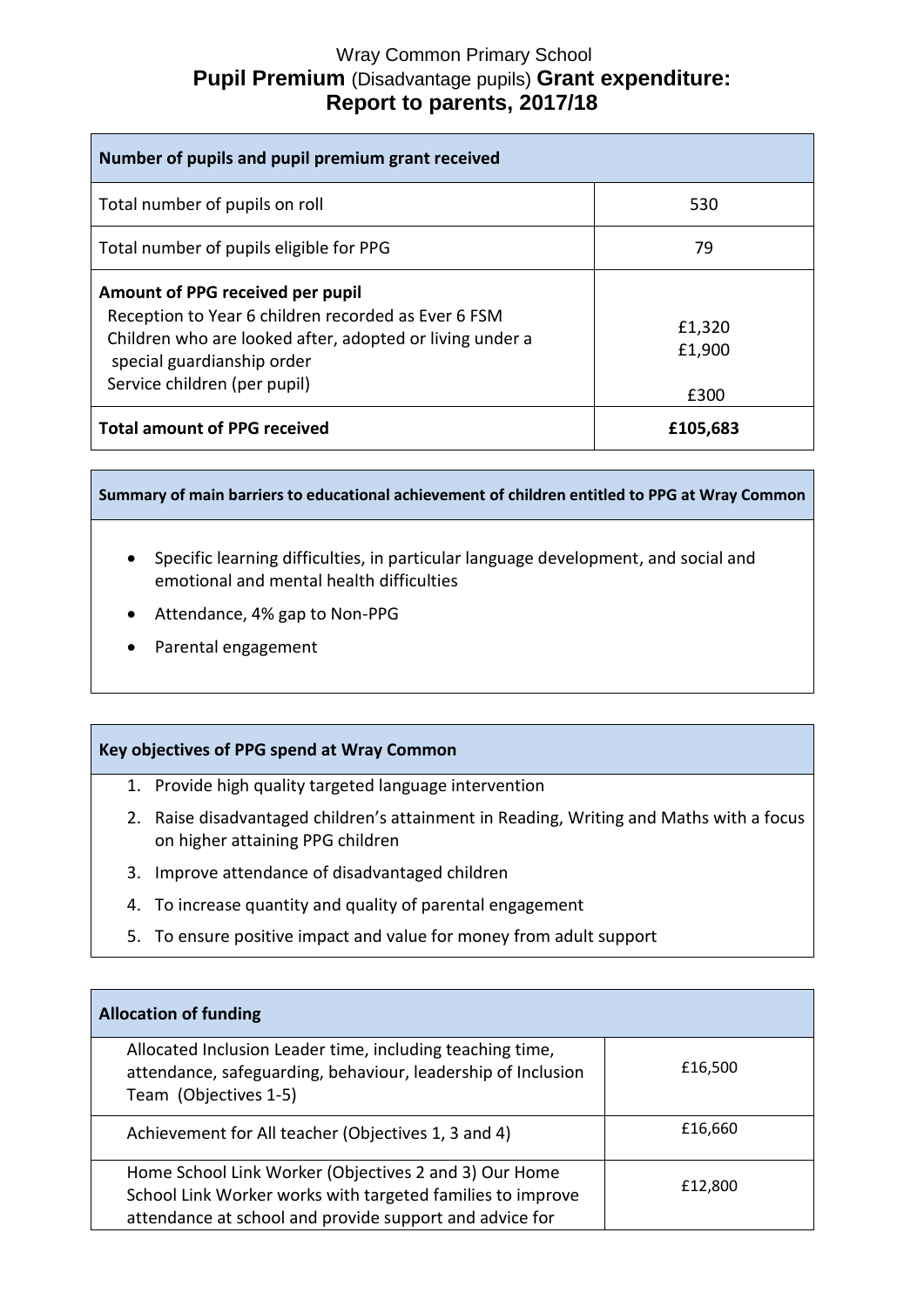| <b>Total planned allocation of funding</b>                                                                                                                | £105,683 |
|-----------------------------------------------------------------------------------------------------------------------------------------------------------|----------|
| To be allocated/contingency                                                                                                                               | 283      |
| Enrichment: we have a Deprivation Fund and a Trips Subsidy<br>Fund which support specific vulnerable families by assisting<br>with the cost of activities | 1800     |
| Teacher CPD (Objectives 1,3 and 4)                                                                                                                        | £4,130   |
| Additional targeted TA support, including EYFS and EAL<br>(Objectives 1 and 4)                                                                            | £4,200   |
| Extended Curriculum Access (Objectives 1 - 3)                                                                                                             | £400     |
| Additional Teacher release time in Year 4 for pupil<br>conferencing of targeted PPG children (Objectives 1 and 4)                                         | £6,500   |
| Whole School Behaviour INSET day (Objective 1 and 3)                                                                                                      | £490     |
| Mentoring support by SLT for targeted PPG children<br>(Objectives $1 - 4$ )                                                                               | £6,800   |
| Pupil progress tracking and action meetings - leadership and<br>teachers (Objectives 1, 3 and 4)                                                          | £5,200   |
| Lunch Club – (Objectives 3 and 4)                                                                                                                         | £4,100   |
| Pre-teaching in each year group (Objective 1)                                                                                                             | £3,800   |
| TA-delivered targeted interventions (Objective 1)                                                                                                         | £10,100  |
| Reading intervention (Project X Code) - additional TA hours<br>and resources (Objective 1)                                                                | £4,300   |
| Part salary of a Speech and Language TA-targeted to PPG<br>pupils to ensure that they make the best possible progress<br>they can. (Objectives 1,3 and 4) | £4,100   |
| Purchase of Lexia licences to support PPG pupils with reading<br>and phonics (Objective 1)                                                                | 920      |
| Part salary of Emotional Literacy Support TA (ELSA)<br>(Objectives 2 and 3)                                                                               | £2,600   |
| parents                                                                                                                                                   |          |

# **Impact of PPG spend**

- **1. Provide high quality targeted language intervention** Particular focus on reception and Year 1 children, resulting in improved attention and listening skills, an improvement in the language used by the children resulting in them becoming more confident speakers.
- **2. Raise disadvantaged children's attainment in Reading, Writing and Maths with a focus**